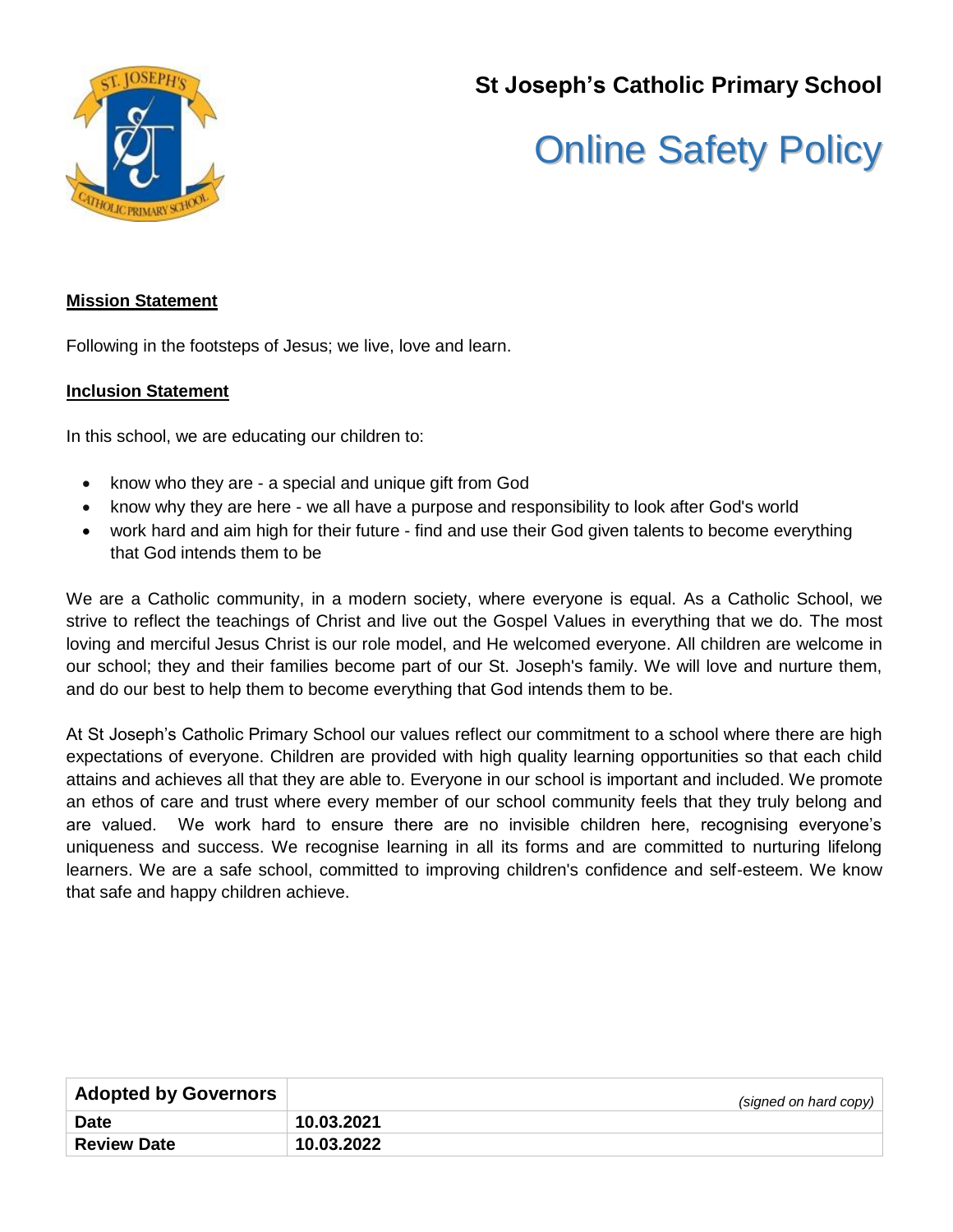# **Rationale**

The Internet is an essential element in 21<sup>st</sup> century life for education, business and social interaction. We have a duty to provide our learners with Internet access as part of their learning experience. St Joseph's Primary School believes that this access must ensure the safeguarding of all learners.

| <b>Online Coordinator:</b>       | Mrs A Douglas, Mr D Hansen |
|----------------------------------|----------------------------|
| <b>ICT Coordinator:</b>          | Mr D Hansen                |
| <b>Child Protection Officer:</b> | Mrs A Douglas              |

#### **1.1 Internet use to enhance and extend learning**

- St. Joseph's Internet access is designed expressly for pupil use and includes filtering appropriate to the age and needs of pupils.
- Clear boundaries will be set for the appropriate use of the internet and digital communications and discussed with staff, pupils and parents.
- Pupils will be educated in the effective use of the Internet in research, how to critically evaluate the materials they read and shown how to validate information before accepting its accuracy through our ICT curriculum.
- We will ensure that the use of Internet derived materials will comply with copyright law.
- SEN children will be taught alongside their peers, materials will be used that match the needs of these learners.

# **1.2 Managing Internet Access**

- 1.2.1. Information system security
	- St Joseph's ICT system security will be reviewed regularly by blocking any inappropriate content by informing Lancashire LA. If something that is blocked which shouldn't be a request to unblock it will be sent.
	- Virus protection will be installed and updated regularly by Lancashire LA
- 1.2.2 E mail and messaging\*
	- Pupils must immediately tell a teacher if they receive an offensive email or message.
	- In any email communication, students must not reveal their personal details or those of others, or arrange to meet anyone without specific permission.
	- Attachments should be treated as suspicious and not opened unless the author is known
	- The forwarding of chain emails is not allowed
- 1.2.3 Published content on the school website\*
- *(\*school website includes .uk)*
	- Any online contact details for staff should be their .sch.uk email address or the school office. Any pupil contact details must be the school office.
	- The member of staff given overall responsibility for the website will take overall editorial responsibility and ensure that published content is accurate and appropriate.
- 1.2.4 Publishing pupils' images and work
	- Written permission from parents will be obtained before photographs of students are published on the school website this can be found in the schools admissions forms.
	- Work can only be published with the permission of the pupil.
- 1.2.5 Social Networking and personal publishing
	- St Joseph's will control access to social networking sites, and consider how to educate pupils in their safe use.
	- School issues should not be discussed on external social networking sites by staff, parents or children.
	- Newsgroups will be blocked unless a specific use is approved by the ICT coordinator.
	- Pupils are advised never to give out personal details of any kind which may identify them, their friends or their location.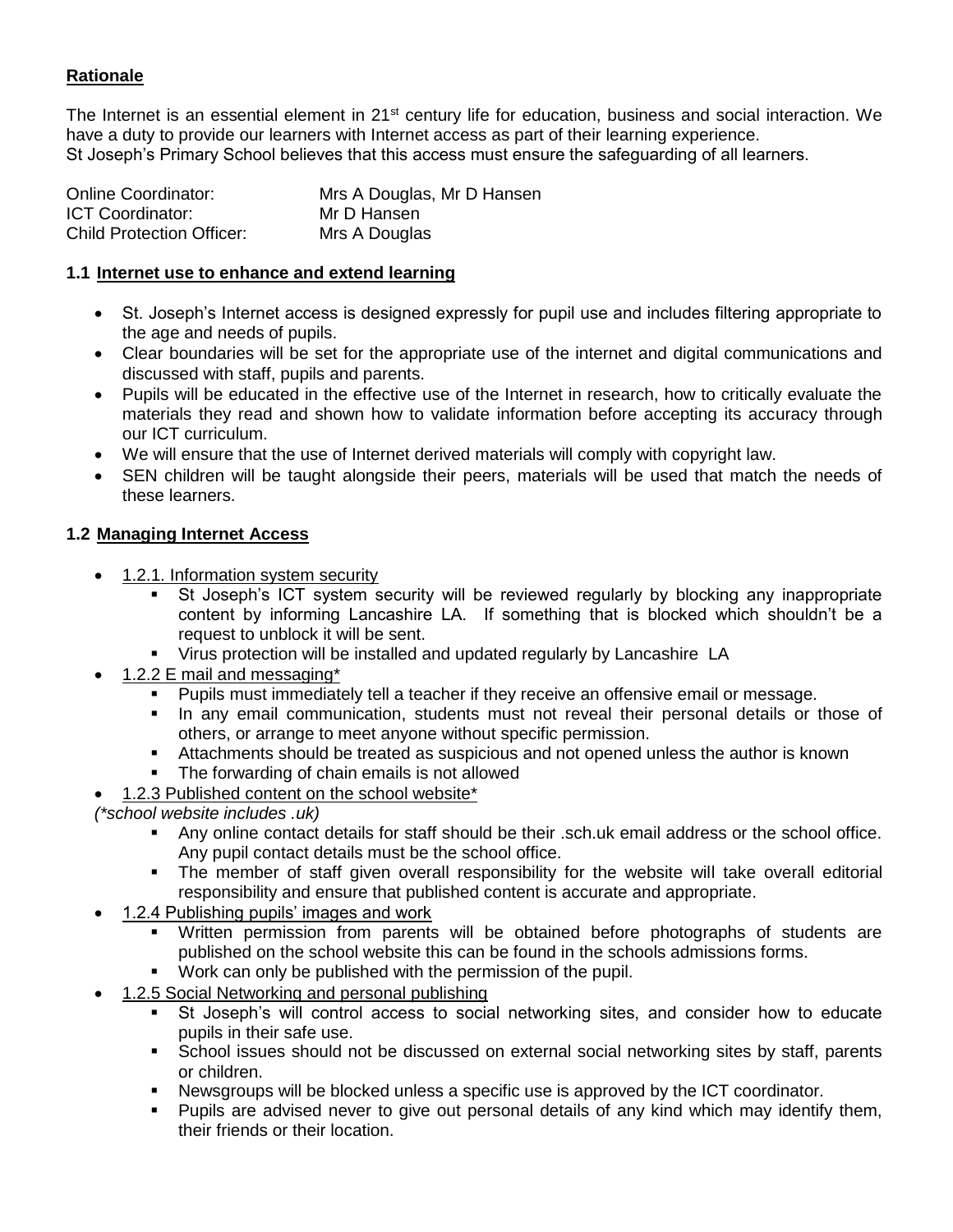- Pupils are encouraged to set strong passwords, to deny access to unknown individuals and block unwanted communication. Only known friends should be invited and access denied to others.
- SEN children are subjected to these same high standards, however, time is given to ensure understanding and appropriate language and materials are used.
- 1.2.6 Managing Filtering
	- The school will work in partnership with Lancashire LA (Lightspeed BT) and Becta to ensure that the systems in place to protect our pupils are reviewed and improved.
	- If staff or pupils discover an unsuitable site, it must be reported to the Online Safety Coordinator.
	- The ICT coordinator will ensure that regular checks are made to ensure that the filtering methods selected are appropriate, effective and reasonable.
- 1.2.7 Managing Videoconferencing
	- IP videoconferencing rights and privileges will be monitored and controlled by the ICT coordinator.
	- Pupils must seek permission from the supervising teacher before answering or making a video conference call.
	- Video conferencing must appropriately be supervised for the pupils' ages.

#### **Please see our Remote Learning Policy for further information related to online interaction using video conferencing software in lockdown and isolation periods during COVID-19**

- 1.2.8 Managing Emerging Technologies
	- Emerging technologies will be examined for educational benefit and a risk assessment carried out before use in school is allowed.
	- **Technologies such as mobile phones with wireless internet access can bypass school** filtering systems and present a new route to undesirable material and communications.
	- Therefore, mobile phones should not be used at any time during the school day.
	- The use by students of cameras in mobile phones is not allowed. If a photograph is needed, school digital cameras or IPods or IPads must be used.
	- Staff should not contact students directly with their own mobile phones unless in exceptional circumstances and a member of the SLT has been informed. Staff should be vigilant to avoid the receipt of items via Bluetooth whilst in school.
- 1.2.9 Protecting Personal Data
	- Personal data will be recorded, processed, transferred and made available according to the Data Protection Act 1998 and GDPR 2018.

# **1.3 Policy Decisions**

- 1.3.1 Introducing the Online Safety Policy
	- All staff must read and sign the 'Staff Code of Conduct for ICT' to allow use of the school ICT resources.
	- A list of all current staff and pupils granted access to school ICT systems will be maintained.
	- Pupils must also apply for Internet access individually by agreeing to comply with the Responsible Use Statement on view in all rooms with ICT resources. This will be explained more fully for our SEN children to ensure compliance and understanding of what is being asked.
	- **Parents/Carers are also asked to sign and return a consent form.**
- 1.3.2 Assessing Risks
	- The school will take all reasonable precautions to prevent access to inappropriate material. However, due to the international scale and linked nature of Internet content, it is not possible to guarantee that unsuitable material will never appear on a computer connected to the school network. Neither the school, nor Lancashire LA can accept liability for any material accessed, or any consequences of Internet access.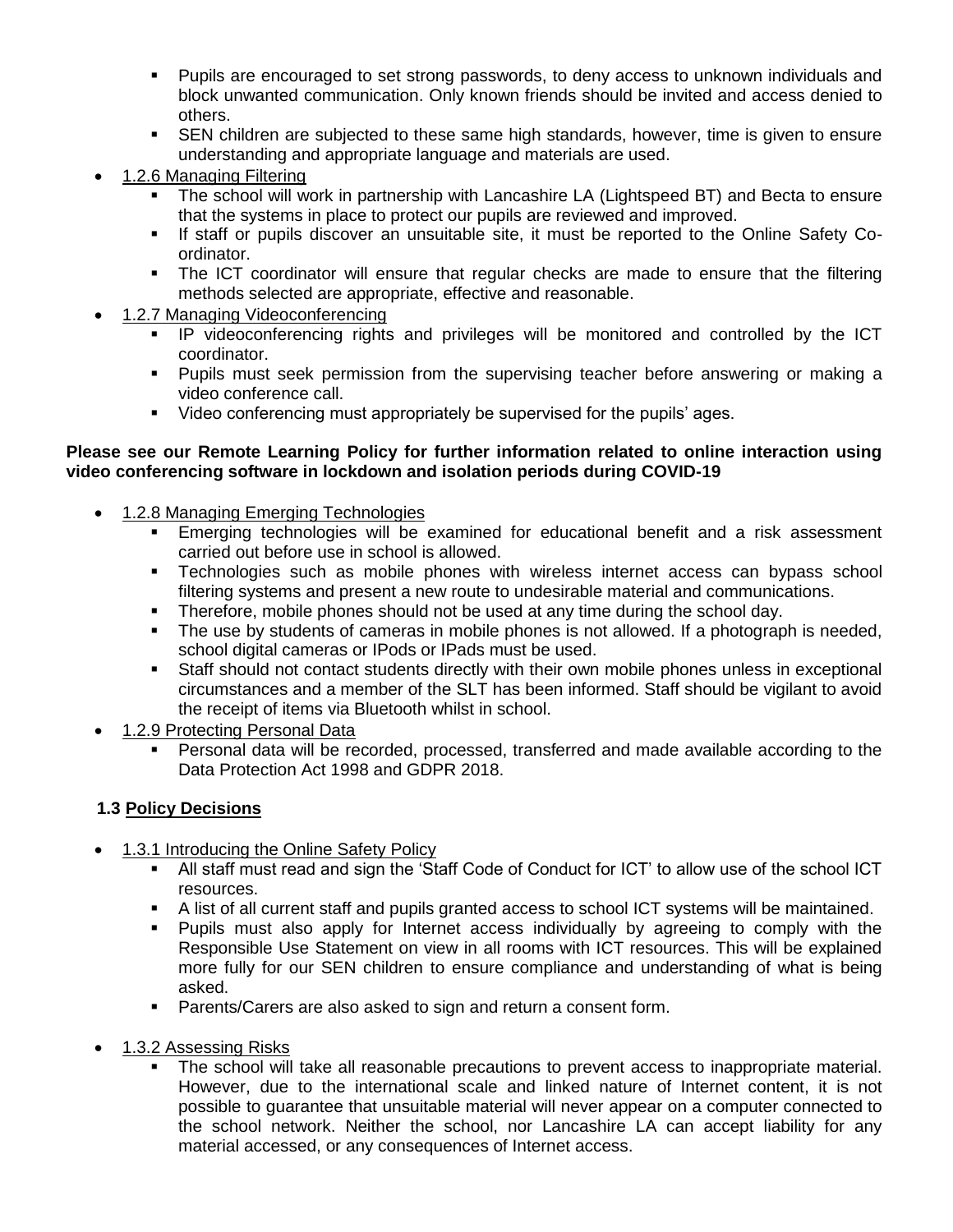- The school will annually audit ICT use to establish if the Online safety policy is adequate and that the implementation of the policy is appropriate and effective.
- 1.3.3 Handling Complaints
	- Complaints of Internet misuse will be dealt with primarily by the class teacher then if support needed go to the ICT and Online Safety Coordinator.
	- Any complaints about staff misuse must be referred to the ICT and Online Safety Coordinator and the Head teacher.
	- Complaints of a child protection nature must be dealt with in accordance with the school child protection procedures.
	- **-** Discussions will be held with the Police or Community Support Officers to establish procedures for handling potentially illegal issues.

#### **1.4 Communicating Online safety**

- 1.4.1 Introducing the Online Safety policy to pupils
	- Online Safety rules will be posted in all rooms where computers are used.
	- Pupils will be informed that network and internet use will be monitored.
	- Training in Online Safety will be developed based on the materials suggested by, Lancashire, and delivered to pupils via assemblies and through lessons in class relevant to their age, need and relevant issues arising in class.
- 1.4.2 Staff and the Online Safety Policy
	- All staff will be given the policy and its importance will be explained.
	- Staff will be informed that network and Internet traffic can be monitored and traced to the individual user.
	- Staff managing filtering systems and monitoring ICT use will be overseen by the ICT Coordinator and work to clear procedures for reporting issues. (see appendix)
- 1.3.3 Enlisting Parents' and Carers' Support
	- Parents' and Carer's attention will be drawn to the school Online Safety Policy in the prospectus, on the school website and via parent information evenings.

Signed …………………………………………………… Signed ……………………………………………………

**Headteacher Chair of Governors**

Date ……………………………………………………… Date ………………………………………………………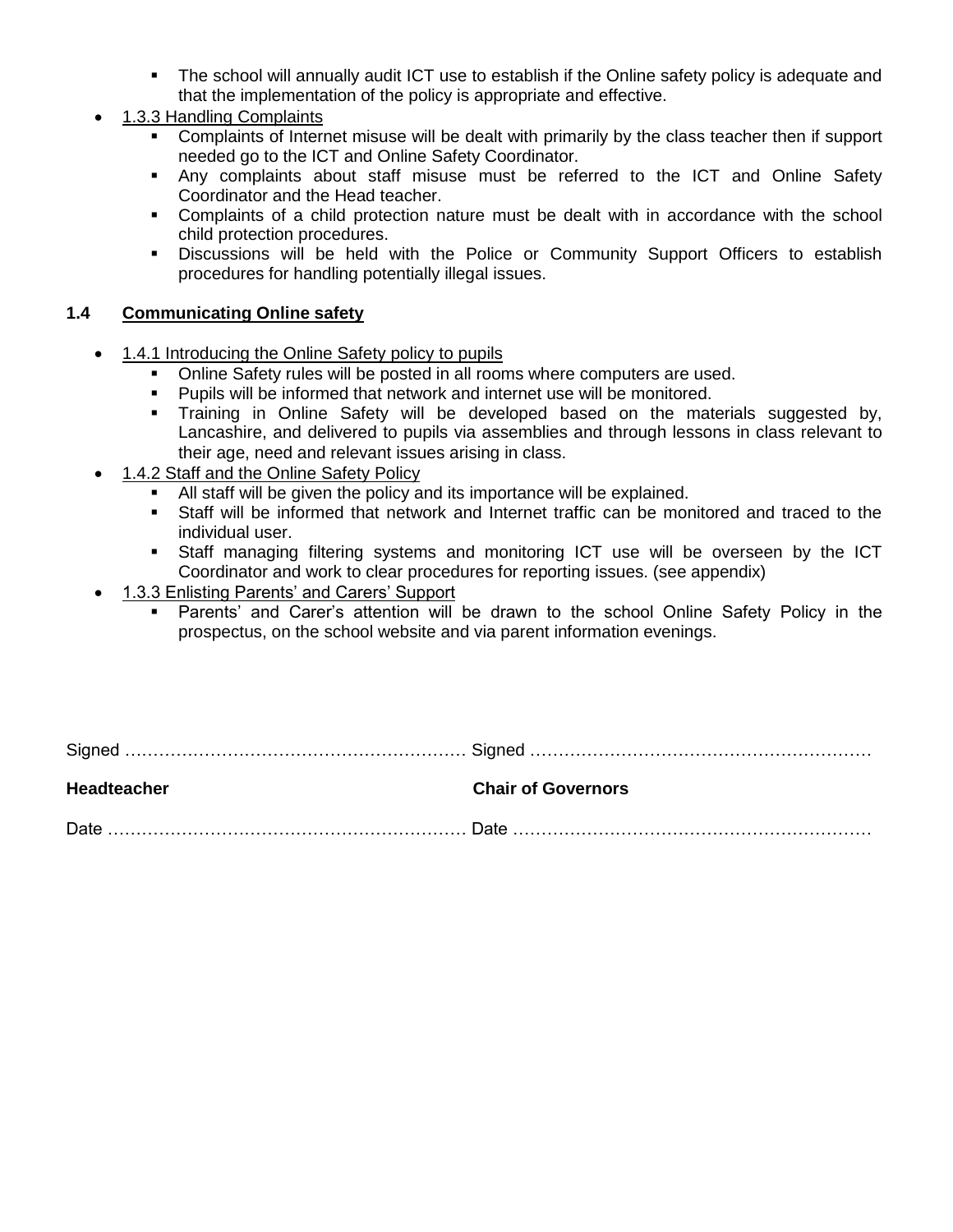# **Appendix 1**

#### **Staff Procedures for Breeches of the Policy**

- 1) If a teacher finds unacceptable material on a pupil's account or screen:
	- **a. DO NOT PRINT OFF ANY PORNOGRAPHIC MATERIAL**
	- b. Alert the Online Safety Co-ordinator
- 2) If a pupil reports any cyber bullying issue (malicious text, email, messages) to a member of staff:
	- a. Record the incident in the E safety File. Who, What, When Actions
	- b. Refer to the relevant Online safety coordinator
	- c. Online safety Coordinator should report the incident to the Head teacher

# **Appendix 2**

#### Online Safety Policy Summary for Parents *Online safety Coordinator – Mr D Hansen*

# **What is Online Safety?**

Online Safety encompasses the use of new technologies, Internet and electronic communications such as mobile phones, collaboration tools and personal publishing. It highlights the need to educate pupils about the benefits and risks of using technology and provides safeguards and awareness for users to enable them to control their online experience.

# **End to End Online Safety**

Online Safety depends on effective practice at a number of levels:

- Responsible I.C.T. use by all staff and students; encouraged by education and made explicit through published policies.
- Sound implementation of Online Safety Policy in both administration and curriculum, including secure school network design and use.
- Safe and secure broadband from Lancashire including the effective management of filtering.

# **Writing and reviewing the Online Safety Policy**

- The Online Safety Policy is part of the School Development Plan and relates to other policies including those for I.C.T., anti-bullying and for child protection.
- Our Online Safety Policy has been written by the school and from government guidance. It has been agreed by senior management and approved by the Governors.
- The Online Safety Policy and its implementation will be reviewed annually.

# **Teaching and learning**

# *Why Internet use is important*

- The Internet is an essential element in 21st century life for education, business and social interaction. The school has a duty to provide students with quality Internet access as part of their learning experience.
- Internet use is a part of the statutory curriculum and a necessary tool for staff and pupils.

# *Internet use will enhance learning*

 The school Internet access will be designed expressly for pupil use and will include filtering appropriate to the age of pupils.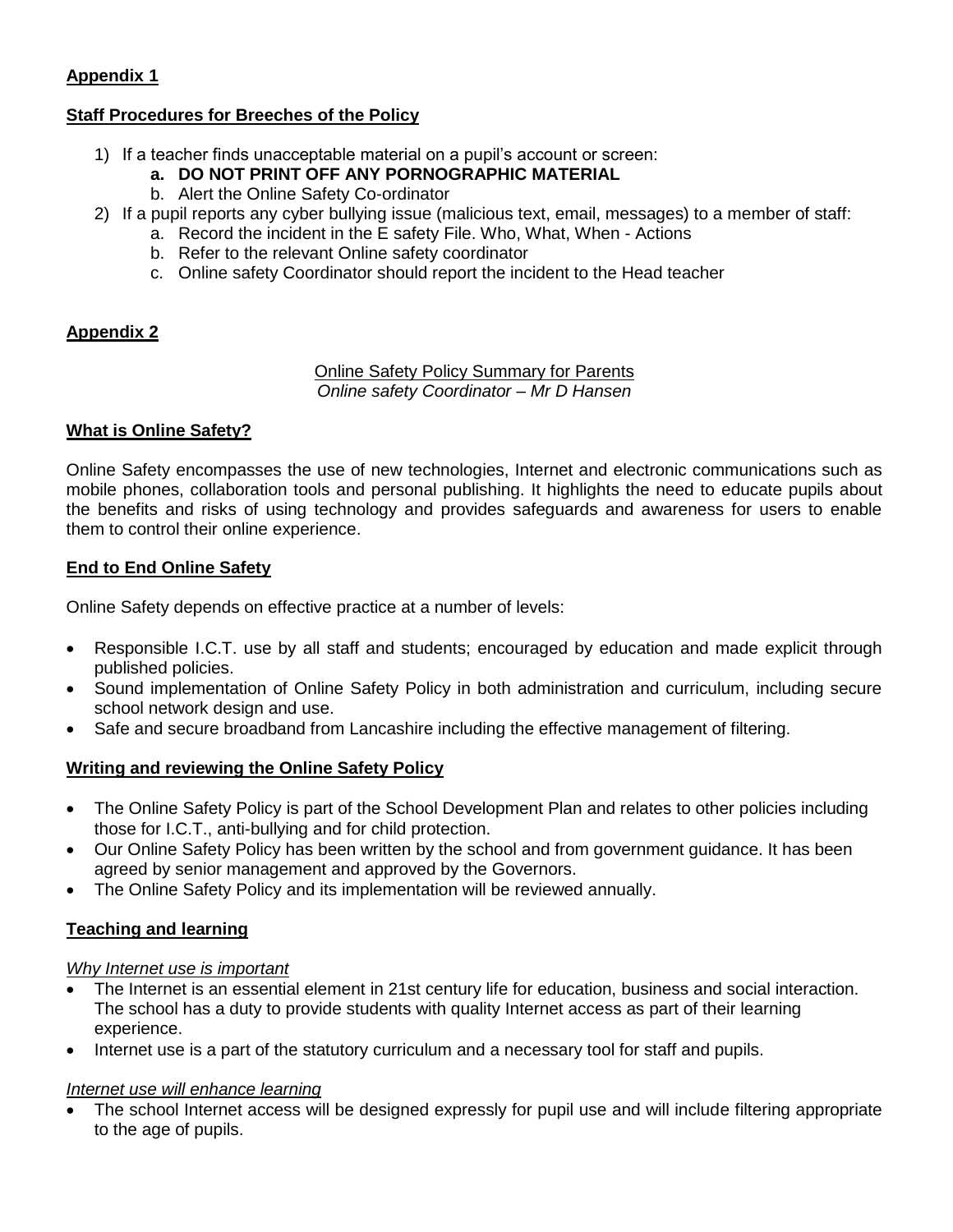- Pupils will be taught what Internet use is acceptable and what is not and given clear objectives for Internet use.
- Pupils will be educated in the effective use of the Internet in research, including the skills of knowledge location, retrieval and evaluation. Pupils will be taught how to evaluate Internet content.
- The school will ensure that the use of Internet derived materials by staff and pupils complies with copyright law.
- Pupils should be taught to be critically aware of the materials they read and shown how to validate information before accepting its accuracy.

#### **Managing Internet Access**

#### *Information system security*

- School I.C.T. systems capacity and security will be reviewed regularly.
- Virus protection will be updated regularly.
- Security strategies will be discussed with Lancashire.

#### *E-mail*

- Pupils may only use approved e-mail accounts on the school system.
- Pupils must immediately tell a teacher if they receive offensive e-mail.
- Pupils must not reveal personal details of themselves or others in e-mail communication, or arrange to meet anyone without specific permission.
- E-mail sent to an external organisation should be written carefully and authorised before sending, in the same way as a letter written on school headed paper.

#### *Published content and the school website*

- The contact details on the web site should be the school address, e-mail and telephone number.
- Staff or pupils' personal information will not be published.

#### *Publishing pupils' images and work*

Pupils' full names will not be used anywhere on the website, particularly in association with photographs. Written permission from parents or carers will be obtained before photographs of pupils or pupils' work are published on the school web site. This is done on entry to school.

#### *Social networking and personal publishing*

- The school will block/filter access to social networking sites apart from class Twitter accounts where the teacher has sole responsibility of the content published.
- School issues should never be discussed on social networking sites.
- Pupils will be advised never to give out personal details of any kind which may identify them or their location.

# *Managing filtering*

- The school will work with the LA, DFES and the Internet Service Provider to ensure systems to protect pupils are reviewed and improved.
- If staff or pupils discover an unsuitable site, it must be reported to the Online Safety Coordinator.
- The I.C.T. Coordinator will ensure that regular checks are made to ensure that the filtering methods selected are appropriate, effective and reasonable.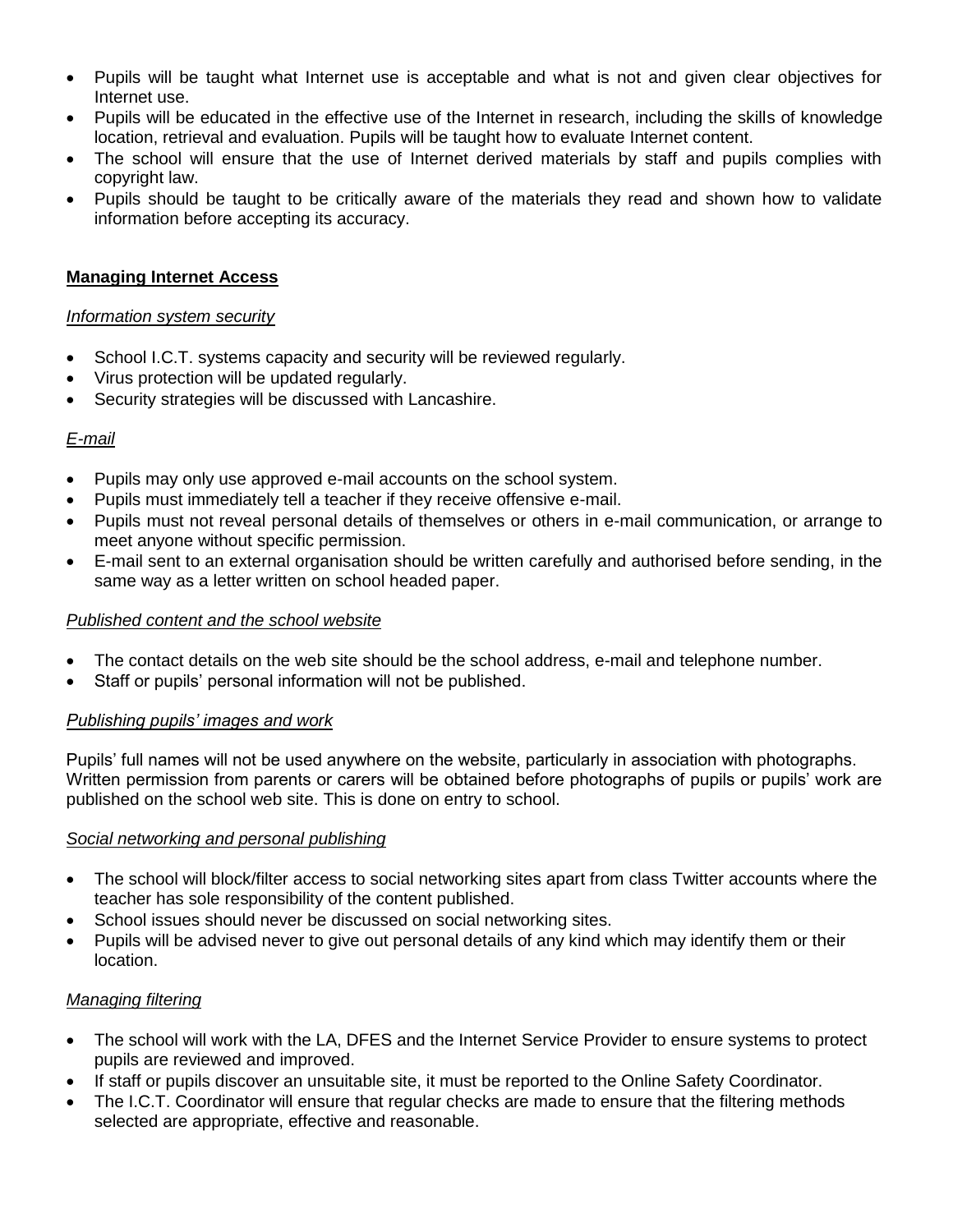# *Managing emerging technologies*

- Emerging technologies will be examined for educational benefit and a risk assessment will be carried out before use in school is allowed.
- Mobile phones are not permitted at any time in school. The sending of abusive or inappropriate text messages is forbidden.

## *Protecting personal data*

 Personal data will be recorded, processed, transferred and made available according to the Data Protection Act 1998.

# **Policy Decisions**

#### *Authorising Internet access*

- All staff pupils and parents must read and adhere to the 'Acceptable I.C.T. Use Agreement' before using any school I.C.T. resource.
- Access to the Internet will be by directly supervised access to specific, approved on-line materials.

# *Assessing risks*

- The school will take all reasonable precautions to ensure that users access only appropriate material. However, due to the international scale and linked nature of Internet content, it is not possible to guarantee that unsuitable material will never appear on a school computer. Neither the school nor Lancashire Council can accept liability for the material accessed, or any consequences of Internet access.
- The school will audit I.C.T. provision to establish if the Online Safety Policy is adequate and that its implementation is effective.

# *Handling Online Safety complaints*

- Complaints of Internet misuse will be dealt with by the Online Safety Coordinator.
- Any complaint about staff misuse must be referred to the Online Safety Coordinator and the Headteacher.
- Complaints of a child protection nature must be dealt with in accordance with school child protection procedures.

# *Community use of the Internet*

External organisations using the school's I.C.T. facilities must adhere to the Online Safety Policy.

# **Communicating the Online Safety Policy to children**

# *Introducing the Online Safety Policy to pupils*

- Children will sign the Online Safety agreement before being allowed to use the network and internet.
- Online Safety rules will be posted in all networked rooms and discussed with the pupils at the start of each year.
- Pupils will be informed that network and Internet use will be monitored.

D Hansen Online Safety Coordinator Policy Written February 2021 Reviewed March 2021